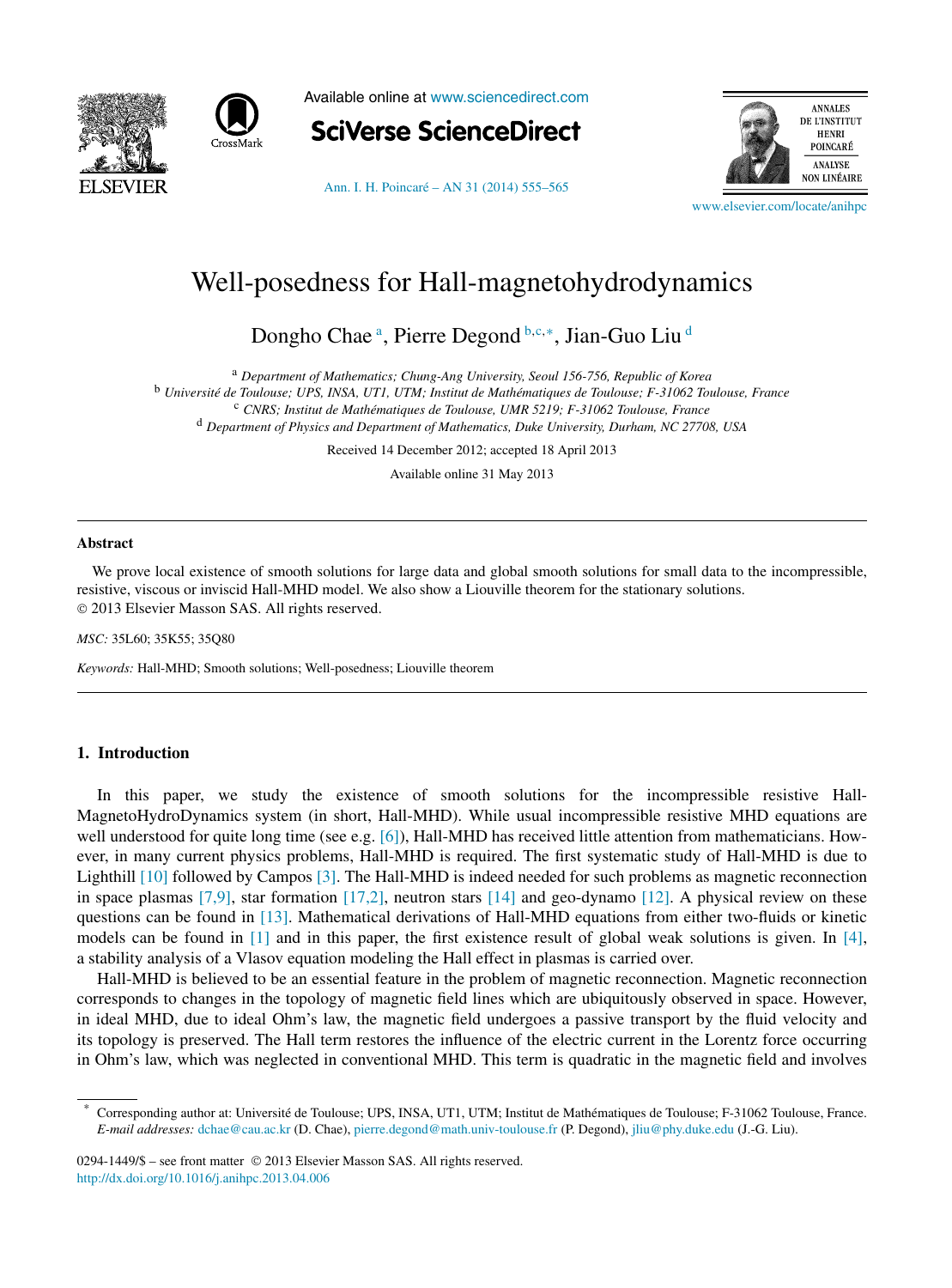<span id="page-1-0"></span>second order derivatives. So its influence becomes dominant in the cases where the magnetic shear is large, which precisely occurs during reconnection events. In laminar situations, this term is usually small and can be neglected, which is why conventional MHD models ignore it.

In this paper, we focus on the mathematical analysis of this model and investigate the existence and uniqueness of smooth solutions. We also prove a Liouville theorem for stationary solutions. The main results are stated in Section 2. Theorem 2.1 provides the global existence of weak solutions for any data. Compared to [\[1\]](#page-10-0) which dealt with a periodic setting, the present result concerns the whole space case. However, the proof is identical and is omitted. [Theorem 2.2](#page-2-0) shows the local existence of smooth solutions for large data and provides a blow-up criterion. [Theorem 2.3](#page-2-0) proves the global existence of smooth solutions for small data. [Theorem 2.4](#page-2-0) gives the uniqueness of the solution. Finally, a Liouville theorem for stationary solutions is provided in [Theorem 2.5.](#page-3-0) The main technical point is to control the second order derivatives in the Hall term by the diffusion term induced by the resistivity. This can be done thanks to the special antisymmetric structure of the Hall term. The proofs are carried over in Section [3.](#page-3-0)

#### **2. Statement of the main results**

We consider the following viscous or inviscid, resistivity incompressible MHD-Hall equations.

$$
\partial_t u + u \cdot \nabla u + \nabla p - v \Delta u = (\nabla \times B) \times B, \tag{2.1}
$$

$$
\nabla \cdot u = 0,\tag{2.2}
$$

$$
\partial_t B - \nabla \times (u \times B) - \Delta B = -\nabla \times ((\nabla \times B) \times B), \tag{2.3}
$$

Eq. (2.1) represents the momentum conservation equation for the plasma fluid while (2.3) is the Maxwell–Faraday equation for the magnetic field. The incompressibility condition  $(2.2)$  is what is left from the continuity equation when the fluid density is a constant. The left-hand side of  $(2.1)$  is the standard Navier–Stokes equation while the right-hand side describes the Lorentz force acting on a charged fluid. For the simplicity of the presentation, the density is assumed to be equal to 1, along with all the physical parameters except for the viscosity *ν*. Keeping *ν* will allow us to distinguish between inviscid flow ( $\nu = 0$ ) and viscous flow ( $\nu > 0$ ). The left-hand side of (2.3) is the standard Maxwell–Faraday equation for standard MHD, while the right-hand side is the Hall term. The collection of  $(2.1)$ ,  $(2.2)$  and the left-hand side of  $(2.3)$  makes the standard incompressible viscous resistive MHD. The addition of the Hall term at the right-hand side of (2.3) gives rise to the incompressible viscous resistive Hall-MHD. The second term at the left-hand side of (2.3) describes the passive transport of the magnetic field by the plasma velocity and arises from ideal Ohm's law. The third term at the left-hand side of  $(2.3)$  is added to Ohm's law when finite resistivity effects are present. Here, the resistivity term is essential for the well-posedness. Consequently, we set the resistivity equal to 1. Finally, the Hall term restores the influence of the discrepancy between electron and ion velocities in Ohm's law. This discrepancy is usually neglected in conventional MHD models but it may become significant in some situations such as magnetic reconnection and dynamo effects.

The following theorem is the first step of the present paper. It shows the existence of global weak solutions in the whole space case.

**Theorem 2.1** *(Existence of global weak solutions). Let*  $v > 0$  *and*  $u_0, B_0 \in L^2(\mathbb{R}^3)$ *, with*  $\nabla \cdot u_0 = 0$ *. Then, there exists a global weak solution u*, *B* ∈ *L*<sup>∞</sup>( $\mathbb{R}_+$ ; *L*<sup>2</sup>( $\mathbb{R}^3$ ))  $\cap$  *L*<sup>2</sup>( $\mathbb{R}_+$ ; *H*<sup>1</sup>( $\mathbb{R}^3$ )) *satisfying energy inequality* 

$$
\frac{1}{2}(\left\|u(\cdot,t)\right\|_{L^2}^2 + \left\|B(\cdot,t)\right\|_{L^2}^2) + \nu \int\limits_0^t \left\|\nabla u(\cdot s)\right\|_{L^2}^2 ds + \int\limits_0^t \left\|\nabla B(\cdot,s)\right\|_{L^2}^2 ds \leq \frac{1}{2}(\left\|u_0\right\|_{L^2}^2 + \left\|B_0\right\|_{L^2}^2)
$$

*for almost every*  $t \in [0, \infty)$ *. Furthermore, if*  $\nabla \cdot B_0 = 0$ *, then we have*  $\nabla \cdot B(\cdot, t) = 0$  *for all*  $t > 0$ *.* 

A previous version of this theorem in the case of a periodic domain has been proved in [\[1\]](#page-10-0) using a Galerkin approximation. Here, in the whole space case, the proof is based on mollifiers (see Eqs.  $(3.1)$ – $(3.3)$ ) and the main estimates will be given at [Proposition 3.1](#page-3-0) below. We note that this theorem does not require that  $∇ · B<sub>0</sub> = 0$ . However, if  $\nabla \cdot B_0 = 0$ , the divergence free condition is propagated.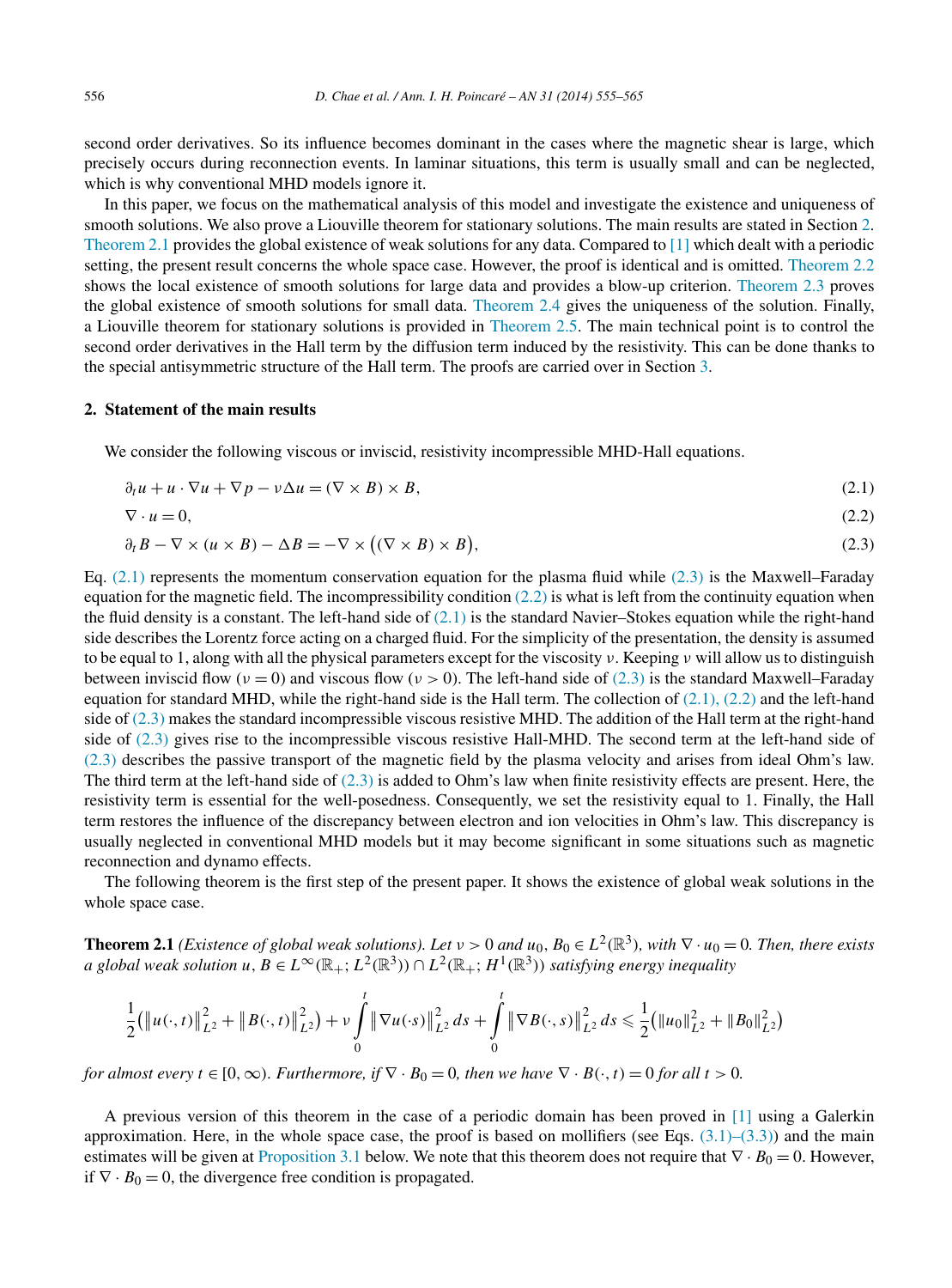<span id="page-2-0"></span>The main results of this paper are the establishment of short-time existence of smooth solutions and a blow-up criterion (Theorem 2.2). We also establish the existence of global smooth solutions for small data (Theorem 2.3). Additionally, we show the uniqueness of solutions (Theorem 2.4). Finally, we state a Liouville theorem for smooth stationary solutions.

For the sharp blow-up criterion, we need to introduce the following functional setting. We recall the homogeneous Besov space  $\dot{B}_{\infty,\infty}^0$ , which is defined as follows. Let  $\{\psi_k\}_{k\in\mathbb{Z}}$  be the Littlewood–Paley partition of unity, where the Fourier transform  $\hat{\psi}_k(\xi)$  is supported on the annulus  $\{\xi \in \mathbb{R}^N \mid 2^{k-1} \leqslant |\xi| < 2^k\}$  (see e.g. [\[5,16\]\)](#page-10-0). Then,

$$
f \in \dot{B}^0_{\infty,\infty} \quad \text{if and only if} \quad \sup_{k \in \mathbb{Z}} \left\| \psi_k * f \right\|_{L^\infty} =: \|f\|_{\dot{B}^0_{\infty,\infty}} < \infty.
$$

The following is a well-known embedding result, cf. [\[16, pp. 244\]](#page-10-0)

$$
L^{\infty}(\mathbb{R}^N) \hookrightarrow \text{BMO}(\mathbb{R}^N) \hookrightarrow \dot{B}^0_{\infty,\infty}(\mathbb{R}^N),
$$
\n(2.4)

where BMO denotes the Bounded Mean Oscillation space  $[16]$ . Now, we state the theorems. The first one is the local existence theorem for smooth solutions and the blow-up criterion:

**Theorem 2.2** *(Local existence and uniqueness of smooth solutions and blow-up criterion). Let m >* 5*/*2 *be an integer,*  $\nu \geq 0$  *and*  $u_0, B_0 \in H^m(\mathbb{R}^3)$  *with*  $\nabla \cdot u_0 = 0$ *. Then:* 

- (i) There exists  $T = T(\|u_0\|_{H^m}, \|B_0\|_{H^m})$  such that there exists a unique solution  $u, B \in L^{\infty}([0, T); H^m(\mathbb{R}^3))$ *Lip*(0*, T*;  $H^{m-2}(\mathbb{R}^3)$ )*.*
- (ii) *Define*

$$
X(t) := 1 + \|B(\cdot, t)\|_{H^m}^2 + \|u(\cdot, t)\|_{H^m}^2,
$$
\n(2.5)

*and*

$$
A(t) := \left\| \omega(t) \right\|_{\dot{B}^0_{\infty,\infty}} + \frac{1 + \|u(t)\|_{L^\infty}^2 + \|B(t)\|_{L^\infty}^2 + \|\nabla B(t)\|_{L^\infty}^2}{1 + \log(1 + \|u(t)\|_{L^\infty} + \|B(t)\|_{L^\infty} + \|\nabla B(t)\|_{L^\infty})}
$$
(2.6)

*where we denoted by*  $\omega = \nabla \times u$  *the vorticity. For*  $T^* < \infty$  *then the following two statements are equivalent:* 

(i) 
$$
X(t) < \infty
$$
,  $\forall t < T^*$  and  $\limsup_{t \to T^*} X(t) = \infty$ , (2.7)

(ii) 
$$
\int_{0}^{t} A(s) ds < \infty, \quad \forall t < T^* \quad and \quad \int_{0}^{T^*} A(s) ds = \infty.
$$
 (2.8)

*If such*  $T^*$  *exists, then*  $T^*$  *is called the first-time blow-up and* (2.8) *is a blow-up criterion.* 

Note that this theorem is valid in both the viscous ( $\nu > 0$ ) and inviscid ( $\nu = 0$ ) cases. Next, we state the global existence theorem for smooth solutions with small data:

**Theorem 2.3** *(Global existence and uniqueness of smooth solutions for small data). Let m >* 5*/*2 *be an integer,*  $\nu > 0$ , and  $u_0, B_0 \in H^m(\mathbb{R}^3)$  with  $\nabla \cdot u_0 = 0$ . There exists a universal constant  $K = K(m, \nu)$  such that if  $||u_0||_{H^m}$  +  $\mathbb{B} \otimes \mathbb{B}$  *B*<sub>0</sub>  $\mathbb{B}$  *H*<sup>*m*</sup>  $\leq$  *K, then, there exists a unique solution*  $u, B \in L^{\infty}(\mathbb{R}_+; H^m(\mathbb{R}^3)) \cap Lip(\mathbb{R}_+; H^{m-2}(\mathbb{R}^3))$ .

This theorem is only valid in the viscous case ( $\nu > 0$ ). The next theorem states the uniqueness of the solution:

**Theorem 2.4** *(Weak-strong uniqueness). Let*  $(u_1, B_1)$  *and*  $(u_2, B_2)$  *be two weak solutions.* 

(i) *Assume*  $\nu \geq 0$ *, and*  $(u_2, B_2)$  *satisfies* 

$$
\int_{0}^{T} \left( \|\nabla u_{2}\|_{L^{\infty}} + \|u_{2}\|_{L^{\infty}}^{2} + \|B_{2}\|_{L^{\infty}}^{2} + \|\nabla B_{2}\|_{L^{\infty}}^{2} \right) dt < \infty,
$$

*then we have*  $u_1 \equiv u_2$ *, and*  $B_1 \equiv B_2$  *a.e., in*  $(0, T) \times \mathbb{R}^3$ *.*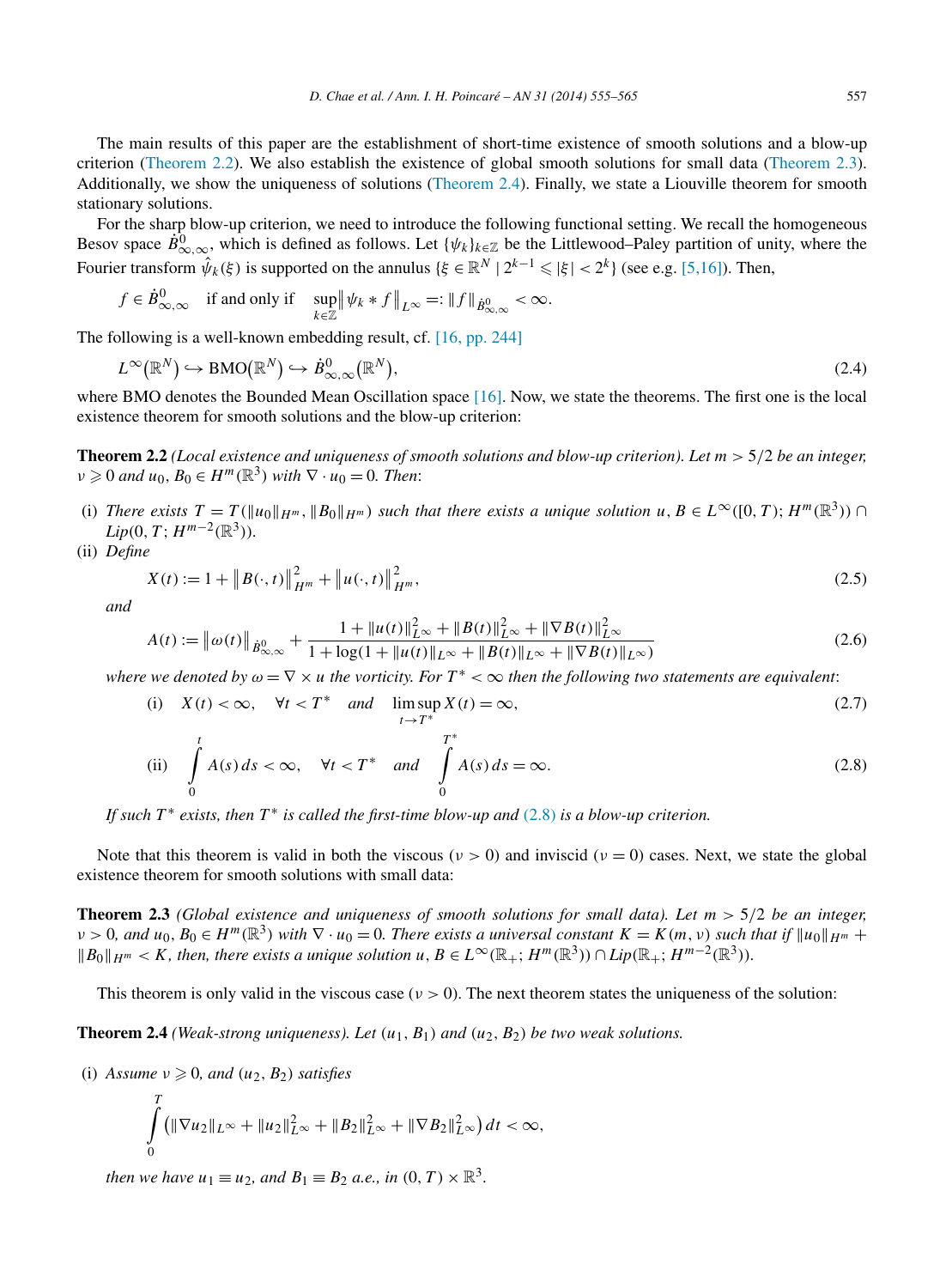<span id="page-3-0"></span>(ii) Assume  $v > 0$ ,  $u_2 \in L^{\infty}(0, T; H^1(\mathbb{R}^3)) \cap L^2(0, T; H^2(\mathbb{R}^3))$ ,  $B_2 \in L^2(0, T; W^{1,\infty}(\mathbb{R}^3))$ . Then we have  $u_1 \equiv u_2$ , *and*  $B_1 \equiv B_2$  *a.e., in*  $(0, T) \times \mathbb{R}^3$ .

More precisely, this theorem states that, if two solutions exist with the same data and if one of them is smooth, then they must coincide. The first statement is valid in both the viscous ( $\nu > 0$ ) and inviscid ( $\nu = 0$ ) cases but requires stronger regularity on the smooth solution. The second result is only valid in the viscous case (*ν >* 0) and the regularity for the *u*-component of the smooth solution reduces to that of the strong solution.

Finally, we state a Liouville type theorem for the smooth solutions of the following stationary Hall-MHD system.

$$
u \cdot \nabla u + \nabla p = (\nabla \times B) \times B + v \Delta u, \tag{2.9}
$$

$$
\nabla \cdot u = 0,\tag{2.10}
$$

$$
-\nabla \times (u \times B) + \nabla \times ((\nabla \times B) \times B) = \Delta B, \tag{2.11}
$$

$$
\nabla \cdot \mathbf{B} = 0. \tag{2.12}
$$

The Liouville theorem reads as follows:

**Theorem 2.5** *(Liouville theorem for steady smooth solutions). Let*  $(u, B)$  *be a*  $C^2(\mathbb{R}^3)$  *solution to* (2.9)–(2.12) *satisfying*

$$
\int_{\mathbb{R}^3} |\nabla u|^2 dx + \int_{\mathbb{R}^3} |\nabla B|^2 dx < \infty,
$$
\n(2.13)

*and*

$$
u, B \in L^{\infty}(\mathbb{R}^3) \cap L^{\frac{9}{2}}(\mathbb{R}^3). \tag{2.14}
$$

*We assume*  $v > 0$ *. Then, we have*  $u = B = 0$ *.* 

**Remark 2.1.** If we set  $B = 0$  in the Hall-MHD system, the above theorem reduces to the well-known Galdi result [\[8\]](#page-10-0) for the Navier–Stokes equations.

### **3. Proofs of the main results**

We use the mollifier technique as described in [\[11\].](#page-10-0) We consider the following mollifier operator:

$$
\mathcal{J}_{\varepsilon}v = \rho_{\varepsilon} * v, \quad \rho_{\varepsilon} = \varepsilon^{-3} \rho(x/\varepsilon),
$$

where  $\rho$  is a nonnegative  $C_0^{\infty}$  function, with unit integral. We introduce the regularized system as follows:

$$
\partial_t u_{\varepsilon} + \mathcal{J}_{\varepsilon} \big( (\mathcal{J}_{\varepsilon} u_{\varepsilon} \cdot \nabla) \mathcal{J}_{\varepsilon} u_{\varepsilon} \big) + \nabla p_{\varepsilon} = \mathcal{J}_{\varepsilon} \big( (\nabla \times \mathcal{J}_{\varepsilon} B_{\varepsilon}) \times \mathcal{J}_{\varepsilon} B_{\varepsilon} \big) + \nu \Delta \mathcal{J}_{\varepsilon}^2 u_{\varepsilon},\tag{3.1}
$$

$$
\nabla \cdot u_{\varepsilon} = 0,\tag{3.2}
$$

$$
\partial_t B_{\varepsilon} - \nabla \times \left( \mathcal{J}_{\varepsilon} (\mathcal{J}_{\varepsilon} u_{\varepsilon} \times \mathcal{J}_{\varepsilon} B_{\varepsilon}) \right) + \nabla \times \left( \mathcal{J}_{\varepsilon} \left( (\nabla \times \mathcal{J}_{\varepsilon} B_{\varepsilon}) \times \mathcal{J}_{\varepsilon} B_{\varepsilon} \right) \right) = \Delta \mathcal{J}_{\varepsilon}^2 B_{\varepsilon}, \tag{3.3}
$$

with initial condition

$$
(u_{\varepsilon}, B_{\varepsilon})|_{t=0} = \mathcal{J}_{\varepsilon}(u_0, B_0).
$$

First, we have

**Proposition 3.1.** Let m be an integer such that  $m > 5/2$ , let  $\varepsilon > 0$ ,  $v \ge 0$  and  $u_0, B_0 \in H^m(\mathbb{R}^3)$ , with  $\nabla \cdot u_0 = 0$ . Then, *there exists a unique global solution*  $u_{\varepsilon}, B_{\varepsilon} \in C^{\infty}(\mathbb{R}_{+}; C^{\infty} \cap H^{m}(\mathbb{R}^{3}))$  which satisfies: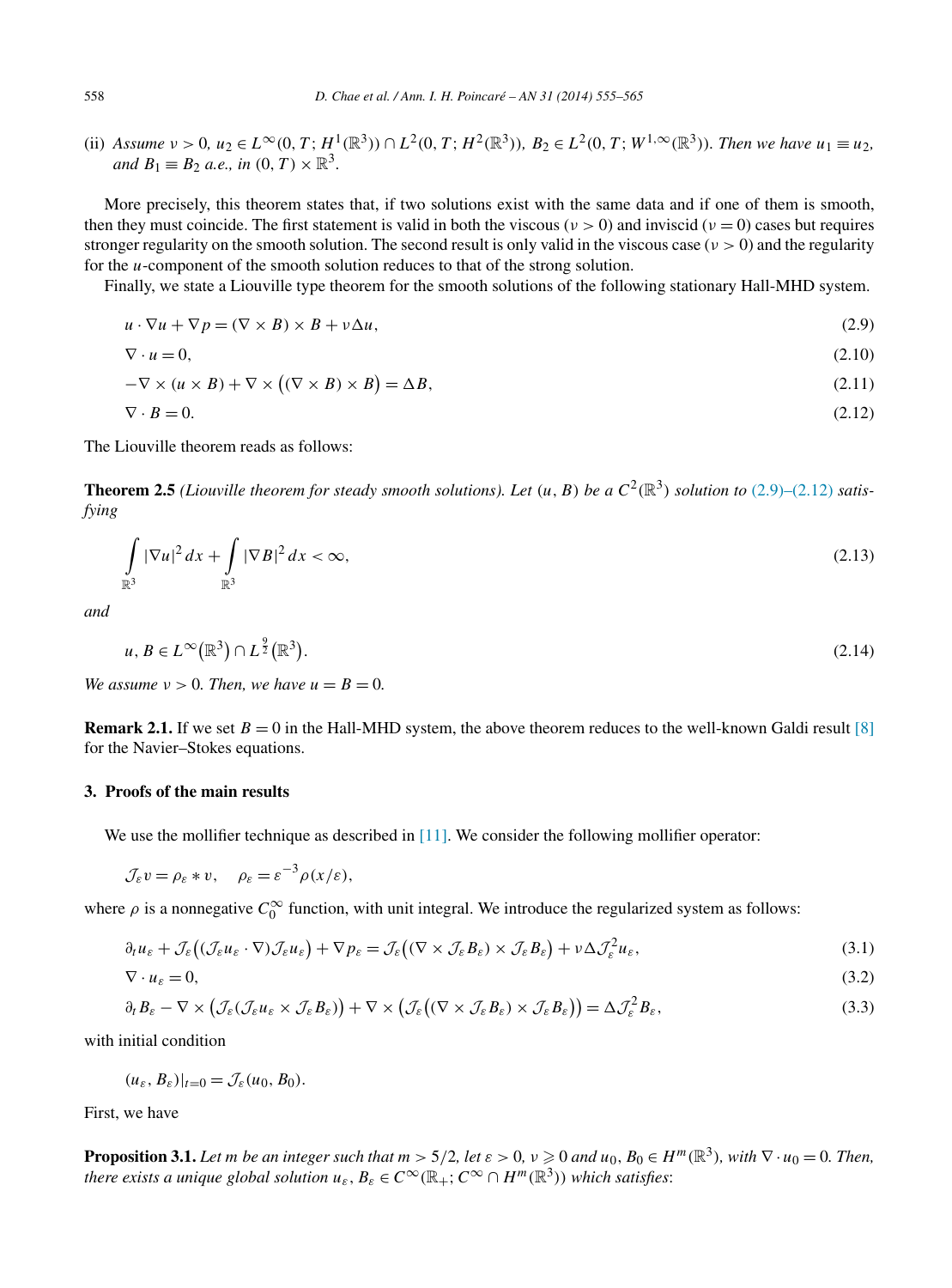<span id="page-4-0"></span>(i) *Energy inequality*:

$$
\frac{1}{2}(\|u_{\varepsilon}(\cdot,t)\|_{L^{2}}^{2} + \|B_{\varepsilon}(\cdot,t)\|_{L^{2}}^{2}) + \nu \int_{0}^{t} \|\nabla \mathcal{J}_{\varepsilon} u_{\varepsilon}(\cdot,s)\|_{L^{2}}^{2} ds + \int_{0}^{t} \|\nabla \mathcal{J}_{\varepsilon} B_{\varepsilon}(\cdot,s)\|_{L^{2}}^{2} ds
$$
\n
$$
\leq \frac{1}{2}(\|u_{0}\|_{L^{2}}^{2} + \|B_{0}\|_{L^{2}}^{2}) \quad \forall t \in (0,\infty).
$$
\n(3.4)

(ii) *There are positive constants C* depending only on *m*, and constant *T* depending only on *m*,  $||u_0||_{H^m}$ , and  $||B_0||_{H^m}$ *such that*:

$$
\|(u_{\varepsilon},B_{\varepsilon})\|_{L^{\infty}(0,T;H^{m}(\mathbb{R}^{3}))\cap Lip(0,T;H^{m-2}(\mathbb{R}^{3}))}\leqslant C\big(\|u_{0}\|_{H^{m}}^{2}+\|B_{0}\|_{H^{m}}^{2}\big).
$$
\n(3.5)

**Sketch of proof.** The existence and uniqueness comes directly from the abstract Picard iteration theorem in  $H^m$  (see details in  $[11]$ ). The energy estimate comes directly from  $(3.1)$ ,  $(3.3)$ . The proof of estimate  $(3.5)$  is almost identical as the proof of the a priori estimate [\(3.20\)](#page-7-0) of [Theorem 2.2](#page-2-0) below and is skipped.  $\Box$ 

We can now prove [Theorem](#page-1-0) 2.1.

**Sketch of proof of Theorem 2.1.** Thanks to [Proposition 3.1,](#page-3-0) we can construct a sequence of regularized solutions to problem  $(2.1)$ ,  $(2.3)$  and the energy estimate  $(3.4)$  provides the required compactness allowing to pass to the limit  $\varepsilon \to 0$  in the weak formulation and to get a global weak solution. The details of the functional analysis are the same as in [\[1\].](#page-10-0)  $\Box$ 

Property (ii) of [Proposition](#page-3-0) 3.1 will be used as an a priori estimate for the construction of regularized solutions in the proof of [Theorem 2.2](#page-2-0) below.

**Proposition 3.2.** Let  $m > 5/2$  be an integer. Let  $(u, B)$  be a smooth solution to  $(2.1)$ – $(2.3)$ *. Then, there are two positive universal constants*  $C_1$  *and*  $C_2$  *such that the following a priori estimates hold:* 

$$
\frac{d}{dt}(\|B\|_{H^m}^2 + \|u\|_{H^m}^2) + \|\nabla B\|_{H^m}^2 + 2\nu\|Du\|_{H^m}^2
$$
\n
$$
\leq C_1\left(1 + \|B\|_{L^\infty}^2 + \|\nabla B\|_{L^\infty}^2 + \|u\|_{L^\infty}^2 + \|\nabla u\|_{L^\infty}\right) \left(\|B\|_{H^m}^2 + \|u\|_{H^m}^2 + 1\right),
$$
\n(3.6)\n
$$
\frac{d}{dt}\left(\|B\|_{H^m}^2 + \|u\|_{H^m}^2\right) + 2\|\nabla B\|_{H^m}^2 + 2\nu\|Du\|_{H^m}^2
$$
\n
$$
\leq C_2\left(\|\nabla B\|_{H^m}^2 + \|\nabla u\|_{H^m}^2\right) \left(\|B\|_{H^m}^2 + \|u\|_{H^m}^2 + \|u\|_{H^m} + \|B\|_{H^m}\right). \tag{3.7}
$$

**Proof.** We first concentrate ourselves on (3.6). Let  $\alpha = (\alpha_1, \alpha_2, \alpha_3) \in \mathbb{N}^3$  be a multi-index. We operate  $D^{\alpha} =$  $\frac{\partial^{|\alpha|}}{\partial x_1^{\alpha_1}} \cdots \frac{\partial x_3^{\alpha_3}}{\partial x_n^{\alpha_1}}$  (where  $|\alpha| = \alpha_1 + \cdots + \alpha_3$ ) on [\(2.1\) and \(2.3\)](#page-1-0) respectively and take the scalar product of them with  $D^{\alpha}B$  and  $D^{\alpha}u$  respectively, add them together and then sum the result over  $|\alpha| \leq m$ . We obtain

$$
\frac{1}{2}\frac{d}{dt}\left(\|u\|_{H^m}^2 + \|B\|_{H^m}^2\right) + \nu\|Du\|_{H^m}^2 + \|\nabla B\|_{H^m}^2
$$
\n
$$
= -\sum_{0 < |\alpha| \le m_{\mathbb{R}^3}} \int_{\mathbb{R}^3} D^{\alpha}\left((\nabla \times B) \times B\right) \cdot D^{\alpha}(\nabla \times B) dx + \sum_{0 < |\alpha| \le m_{\mathbb{R}^3}} \int_{\mathbb{R}^3} D^{\alpha}(u \times B) \cdot D^{\alpha}(\nabla \times B) dx
$$
\n
$$
- \sum_{0 < |\alpha| \le m_{\mathbb{R}^3}} \int_{\mathbb{R}^3} D^{\alpha}(u \cdot \nabla u) \cdot D^{\alpha} u dx + \sum_{0 < |\alpha| \le m_{\mathbb{R}^3}} \int_{\mathbb{R}^3} D^{\alpha}\left\{(\nabla \times B) \times B\right\} \cdot D^{\alpha} u dx
$$
\n
$$
=: I_1 + I_2 + I_3 + I_4. \tag{3.8}
$$

Notice that the  $|α| = 0$  terms on the right-hand side above have exactly cancelled each other by energy conservation. The cancellation is crucially important for the existence of global smooth solution for small data. Then, we estimate successively each of the  $I_1-I_4$  terms. We have: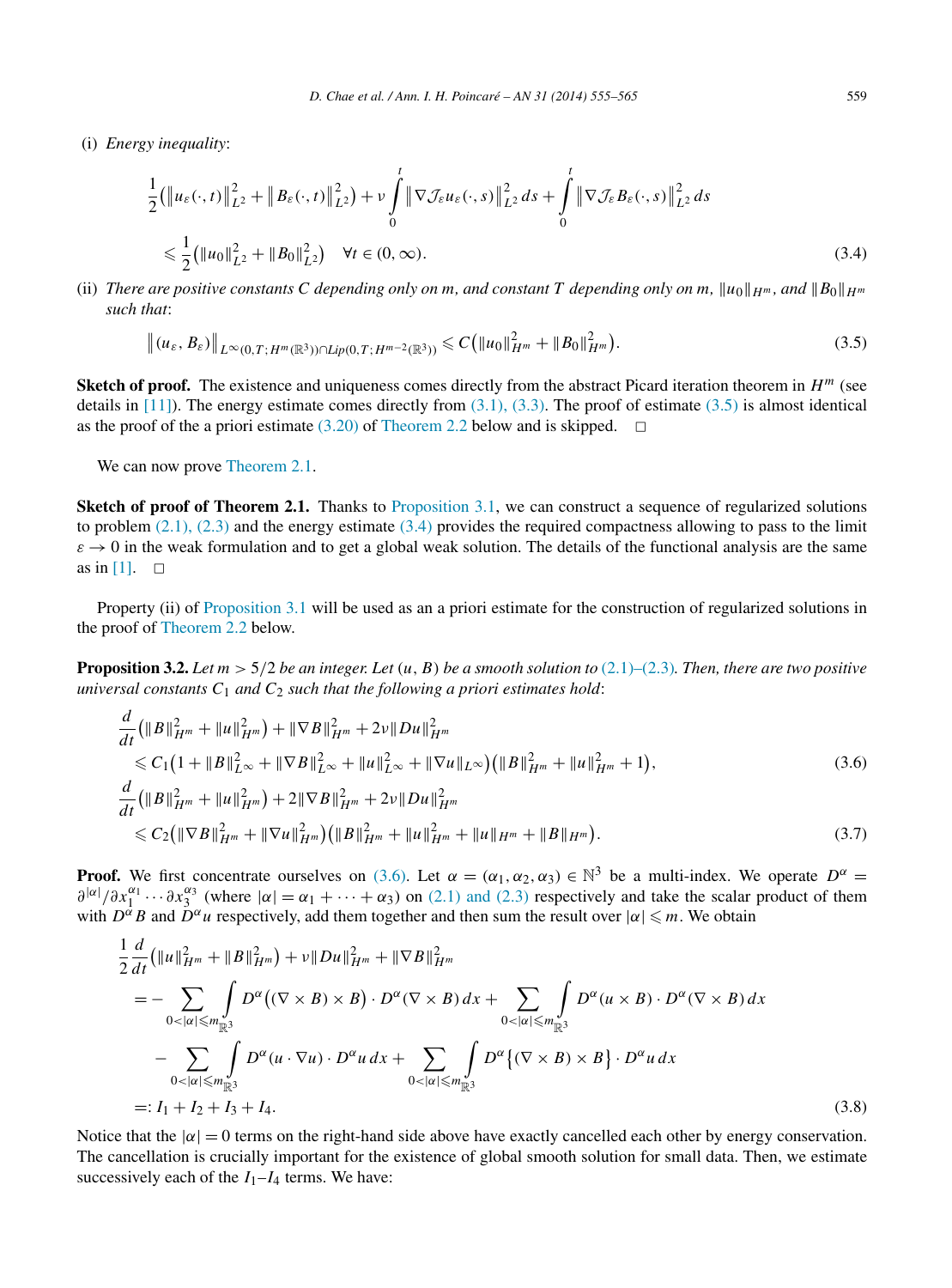<span id="page-5-0"></span>560 *D. Chae et al. / Ann. I. H. Poincaré – AN 31 (2014) 555–565*

$$
I_1 = -\sum_{0 < |\alpha| \le m_{\mathbb{R}^3}} \int_{\mathbb{S}^3} \left[ D^{\alpha} \big( (\nabla \times B) \times B \big) - \big( D^{\alpha} (\nabla \times B) \big) \times B \right] \cdot D^{\alpha} (\nabla \times B) \, dx
$$

where the second term of the right-hand side is simply zero. Using the well-known calculus inequality,

$$
\sum_{|\alpha| \leqslant m} \| D^{\alpha}(fg) - (D^{\alpha}f)g \|_{L^2} \leqslant C \big( \| f \|_{H^{m-1}} \| \nabla g \|_{L^{\infty}} + \| f \|_{L^{\infty}} \| g \|_{H^m} \big), \tag{3.9}
$$

we get:

$$
I_1 \leqslant C \left( \|B\|_{H^m} \|\nabla B\|_{L^\infty} + \|\nabla B\|_{L^\infty} \|B\|_{H^m} \right) \|\nabla B\|_{H^m} \tag{3.10}
$$

$$
\leqslant \frac{1}{4} \|\nabla B\|_{H^m}^2 + C \|B\|_{H^m}^2 \|\nabla B\|_{L^\infty}^2,
$$
\n(3.11)

On the other hand, using Leibnitz formula and the Sobolev inequality, we obtain

$$
I_2 \leqslant \sum_{0 < |\alpha| \leqslant m} \| D^{\alpha} (u \times B) \|_{L^2} \| \nabla B \|_{H^m}
$$
\n
$$
\leqslant C \left( \| u \|_{L^{\infty}} \| B \|_{H^m} + \| u \|_{H^m} \| B \|_{L^{\infty}} \right) \| \nabla B \|_{H^m}
$$
\n
$$
\leqslant \frac{1}{4} \| \nabla B \|_{H^m}^2 + C \| u \|_{L^{\infty}}^2 \| B \|_{H^m}^2 + C \| u \|_{H^m}^2 \| B \|_{L^{\infty}}^2. \tag{3.12}
$$

Then, we remark that

$$
I_3 = -\sum_{0<|\alpha|\leq m_{\mathbb{R}^3}} \int_{\mathbb{R}^3} \left[ D^{\alpha} (u \cdot \nabla u) - u \cdot \nabla D^{\alpha} u \right] \cdot D^{\alpha} u \, dx.
$$

Indeed, the second term is zero by the fact that *u* is divergence free. Then, similarly to the above calculation, using the calculus inequality  $(3.9)$ , we obtain

$$
I_3 \leqslant \sum_{0 < |\alpha| \leqslant m} \left\| D^{\alpha} (u \cdot \nabla u) - u \cdot \nabla D^{\alpha} u \right\|_{L^2} \left\| \nabla u \right\|_{H^{m-1}} \leqslant C \left\| \nabla u \right\|_{L^{\infty}} \left\| \nabla u \right\|_{H^{m-1}}^2. \tag{3.13}
$$

From  $(3.8)$  we get

$$
I_4 \leqslant \sum_{0<|\alpha|\leqslant m} \left\|(\nabla \times B) \times B\right\|_{H^m} \|\nabla u\|_{H^{m-1}}.
$$

Note that we can take  $\|\nabla u\|_{H^{m-1}}$  instead of  $\|u\|_{H^m}$  because  $|\alpha| > 0$ . This remark is important for the proof of the next theorem about the global existence of smooth solutions for small data. Using Leibnitz formula, we derive

$$
I_4 \leqslant C \left( \|\nabla B\|_{L^\infty} \|B\|_{H^m} + \|\nabla B\|_{H^m} \|B\|_{L^\infty} \right) \|\nabla u\|_{H^{m-1}} \tag{3.14}
$$

$$
\leq C \|\nabla B\|_{L^{\infty}} \|B\|_{H^m} \|\nabla u\|_{H^{m-1}} + \frac{1}{2} \|\nabla B\|_{H^m}^2 + C \|B\|_{L^{\infty}}^2 \|u\|_{H^m}^2. \tag{3.15}
$$

From estimates (3.11), (3.12), (3.13) and (3.15), we obtain

$$
\frac{d}{dt}(\|B\|_{H^m}^2 + \|u\|_{H^m}^2) + \|\nabla B\|_{H^m}^2 + 2\nu\|Du\|_{H^m}^2 \n\leq C\big(\|B\|_{L^\infty}^2 + \|\nabla B\|_{L^\infty}^2 + \|u\|_{L^\infty}^2\big)\big(\|B\|_{H^m}^2 + \|u\|_{H^m}^2\big) \n+ C\|\nabla u\|_{L^\infty}\|\nabla u\|_{H^{m-1}}^2 + C\|\nabla B\|_{L^\infty}\|B\|_{H^m}\|\nabla u\|_{H^{m-1}},
$$
\n(3.16)

from which we easily deduce [\(3.6\).](#page-4-0)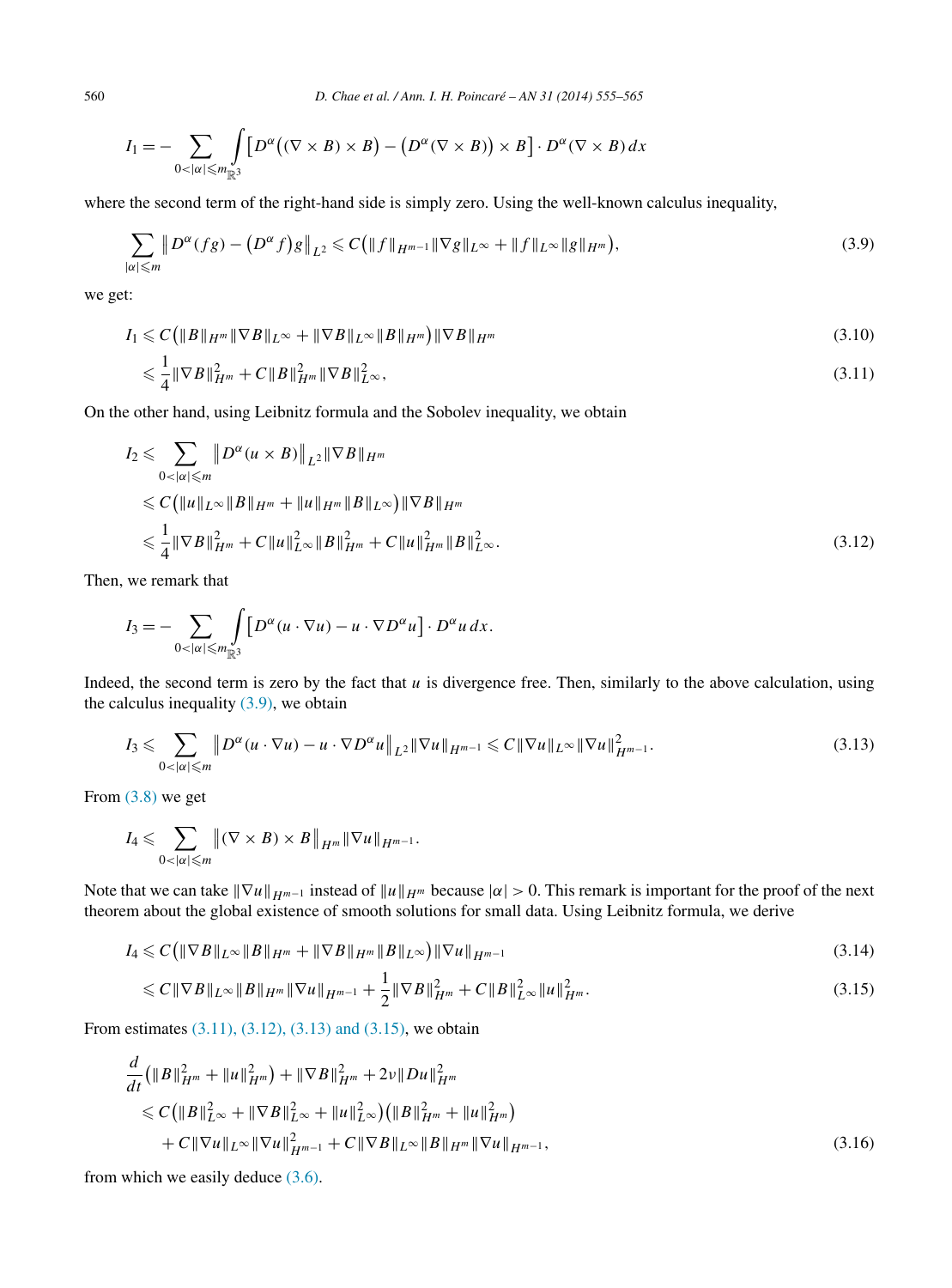<span id="page-6-0"></span>We now turn towards estimate [\(3.7\).](#page-4-0) It is deduced through a small change in the estimate [\(3.12\)](#page-5-0) for *I*2. From Leibnitz formula, we have:

$$
I_{2} \leqslant \sum_{0<|\alpha|\leqslant m} \|D^{\alpha}(u\times B)\|_{L^{2}} \|\nabla B\|_{H^{m}}
$$
  
\n
$$
\leqslant \sum_{0<|\alpha|\leqslant m} \sum_{j=1}^{3} \|D^{\alpha-e_{j}}(\partial_{x_{j}}u\times B+u\times \partial_{x_{j}}B)\|_{L^{2}} \|\nabla B\|_{H^{m}}
$$
  
\n
$$
\leqslant C (\|u\|_{L^{\infty}} \|\nabla B\|_{H^{m-1}} + \|\nabla u\|_{L^{\infty}} \|B\|_{H^{m-1}} + \|B\|_{L^{\infty}} \|\nabla u\|_{H^{m-1}} + \|\nabla B\|_{L^{\infty}} \|u\|_{H^{m-1}}) \|\nabla B\|_{H^{m}}
$$
  
\n
$$
\leqslant C (\|u\|_{H^{m}} \|\nabla B\|_{H^{m-1}} + \|B\|_{H^{m}} \|\nabla u\|_{H^{m-1}}) \|\nabla B\|_{H^{m}}.
$$
\n(3.17)

From estimates [\(3.10\), \(3.17\), \(3.13\) and \(3.14\),](#page-5-0) we easily deduce [\(3.7\).](#page-4-0) This completes the proof of [Proposi](#page-4-0)[tion 3.2.](#page-4-0)  $\Box$ 

In order to prove [Theorem](#page-2-0) 2.3, we need to use the following

**Lemma 3.3.** Assume that a is a positive constant,  $x(t)$ ,  $y(t)$  are two nonnegative  $C^1(\mathbb{R}_+)$  functions, and  $D(t)$  is a *nonnegative function, satisfying*

$$
\frac{d}{dt}(x^2 + y^2) + D \leq a(x^2 + y^2 + x + y)D.
$$

*If additionally, the initial data satisfy*

$$
x^{2}(0) + y^{2}(0) + \sqrt{2(x^{2}(0) + y^{2}(0))} < \frac{1}{a},
$$
\n(3.18)

*then, for any*  $t > 0$ *, one has* 

$$
x^{2}(t) + y^{2}(t) + x(t) + y(t) < x^{2}(0) + y^{2}(0) + \sqrt{2(x^{2}(0) + y^{2}(0))} < \frac{1}{a}.
$$

**Proof.** Notice that

$$
\frac{d}{dt}(x^2 + y^2) + D \leq a(x^2 + y^2 + \sqrt{2(x^2 + y^2)})D.
$$

Since  $(3.18)$  is true initially, it is still true for short time, so that one has

$$
x^{2}(t) + y^{2}(t) + \sqrt{2(x^{2}(t) + y^{2}(t))} < \frac{1}{a}.
$$

Then  $x^2(t) + y^2(t)$  is a decreasing function in this short period. Hence

$$
x^{2}(t) + y^{2}(t) + \sqrt{2(x^{2}(t) + y^{2}(t))} \le x^{2}(0) + y^{2}(0) + \sqrt{2(x^{2}(0) + y^{2}(0))}.
$$

Then by an extension argument, it holds true for all time.  $\Box$ 

**Proof of Theorem 2.2.** We construct a sequence of weak solutions of the regularized system [\(3.1\)–\(3.3\)](#page-3-0) and remark that such solutions do actually satisfy the a priori estimate  $(3.6)$ . This allows us to pass to the limit in a subsequence and show the existence of smooth solutions on short times.

Below we set

$$
X(t) := \| B(\cdot,t) \|_{H^m}^2 + \| u(\cdot,t) \|_{H^m}^2 + 1.
$$

Then, from [\(3.6\),](#page-4-0) and using the Sobolev inequality, we have

$$
\frac{d}{dt}X \leq C\left(1 + \|B\|_{L^{\infty}}^2 + \|\nabla B\|_{L^{\infty}}^2 + \|u\|_{L^{\infty}}^2 + \|\nabla u\|_{L^{\infty}}\right)X
$$
  
\n
$$
\leq C\left(1 + \|B\|_{H^m}^2 + \|u\|_{H^m}^2 + \|u\|_{H^m}\right)X
$$
  
\n
$$
\leq C X^2.
$$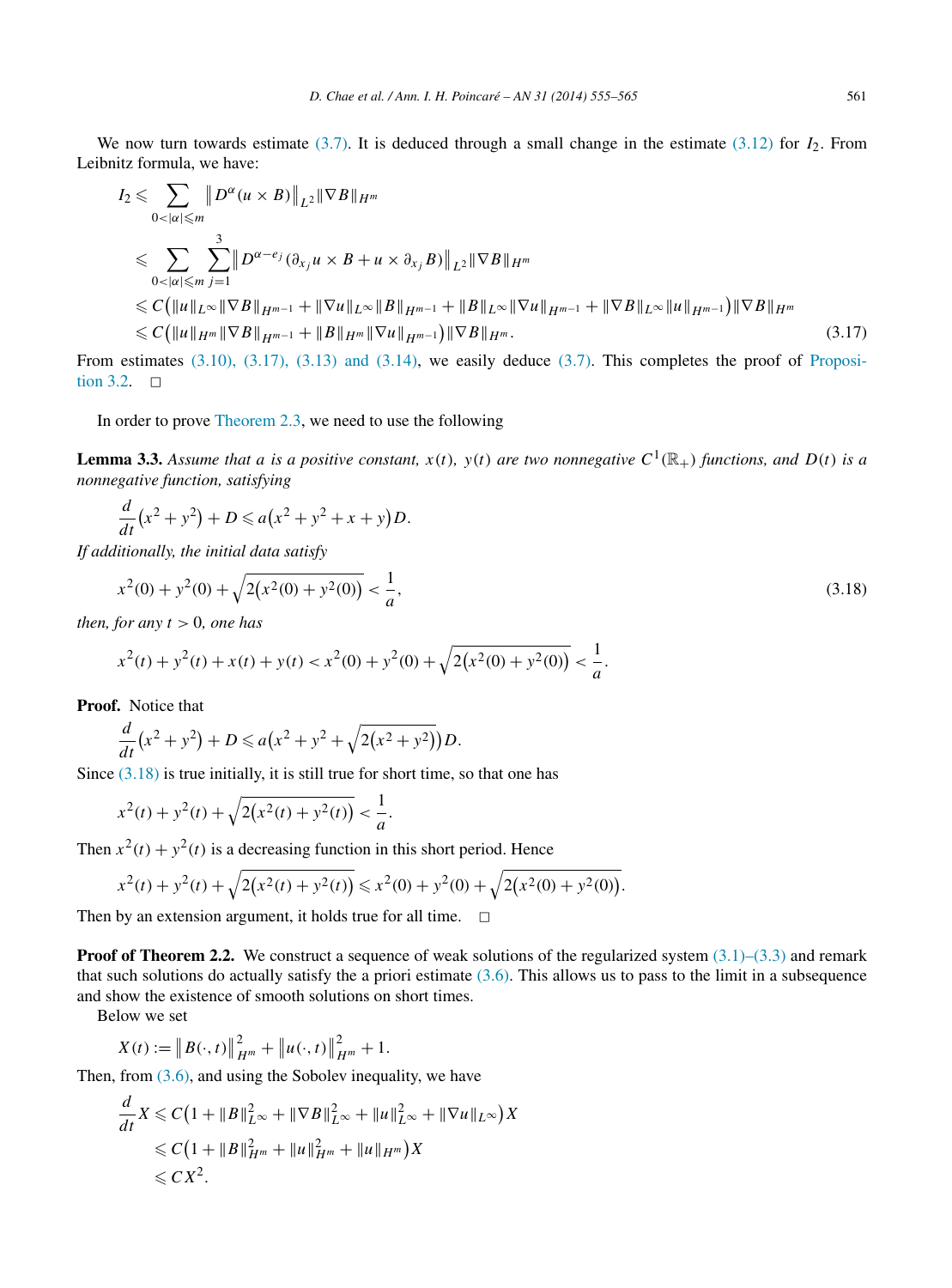Therefore, thanks to nonlinear Gronwall's inequality, we have:

$$
X(t) \leqslant \frac{X(0)}{1 - C_0 X(0)t}.
$$

Now, choose  $T = \frac{1}{2C_0X(0)}$ . Then:

 $X(t) \le 2X(0) \quad \forall t \in [0, T).$  (3.19)

This implies the following a priori estimate:

$$
||(u, B)||_{L^{\infty}(0,T; H^m(\mathbb{R}^3))} \leqslant C (||u_0||_m^2 + ||B_0||_m^2).
$$

Now, thanks to a direct estimate on the time derivatives using Eqs.  $(2.1)$ ,  $(2.3)$ , we have also the a priori estimate:

$$
||(u, B)||_{Lip(0,T;H^{m-2}(\mathbb{R}^3))} \leqslant C (||u_0||_m^2 + ||B_0||_m^2).
$$

Adding these two inequalities together, we get the a priori estimate:

$$
\|(u,B)\|_{L^{\infty}(0,T;H^m(\mathbb{R}^3))\cap Lip(0,T;H^{m-2}(\mathbb{R}^3))} \leqslant C\big(\|u_0\|_m^2 + \|B_0\|_m^2\big). \tag{3.20}
$$

Inequality  $(3.20)$  also holds true for the modified equations  $(3.1)$ – $(3.3)$ . This is exactly estimate  $(3.5)$  of [Proposi](#page-3-0)[tion 3.1.](#page-3-0) As in the proof of [Theorem 2.1,](#page-1-0) there exists a subsequence, still denoted by  $(u_{\varepsilon}, B_{\varepsilon})$  whose limit gives rise to a global weak solution  $(u, B)$ . Using the lower-semicontinuity of the norm, one has that this weak solution satisfies the inequality

$$
||(u, B)||_{L^{\infty}(0,T; H^m(\mathbb{R}^3))\cap Lip(0,T; H^{m-2}(\mathbb{R}^3))} \leq C (||u_0||_m^2 + ||B_0||_m^2),
$$

which proves the local existence of a smooth solution on [0*,T)*. Uniqueness follows from the same kind of proof as [Theorem 2.4.](#page-2-0)

Next, in order to prove the blow-up criterion [\(2.8\)](#page-2-0) we recall the following version of Beale–Kato–Majda type logarithmic Sobolev inequality in  $\mathbb{R}^3$  (see [\[15, formula 14.2\]](#page-10-0) or [\[5\]\)](#page-10-0),

$$
||f||_{L^{\infty}} \leq C\left(1 + ||f||_{\dot{B}^0_{\infty,\infty}}\right) \{ \log\left(1 + ||f||_{H^{m-1}}\right) \}, \quad m > 5/2. \tag{3.21}
$$

Substituting *f* for  $\nabla u$  in (3.21) and inserting the result into [\(3.16\),](#page-5-0) we have

$$
\frac{d}{dt}X \leq C\left(1 + \|B\|_{L^{\infty}}^2 + \|\nabla B\|_{L^{\infty}}^2 + \|u\|_{L^{\infty}}^2\right)X + C\left(1 + \|\nabla u\|_{\dot{B}^0_{\infty,\infty}}\right)X\log(1+X). \tag{3.22}
$$

We use the fact that the Calderon–Zygmund operator is bounded from the homogeneous Besov space  $\dot{B}^0_{\infty,\infty}$  into itself [\[16\],](#page-10-0) namely we have

$$
\|\nabla u\|_{\dot{B}^0_{\infty,\infty}} \leqslant C\|\omega\|_{\dot{B}^0_{\infty,\infty}}.\tag{3.23}
$$

We also use the Sobolev inequality to obtain

$$
1 + \|B\|_{L^{\infty}}^2 + \|\nabla B\|_{L^{\infty}}^2 + \|u\|_{L^{\infty}}^2 \le C \frac{1 + \|B\|_{L^{\infty}}^2 + \|\nabla B\|_{L^{\infty}}^2 + \|u\|_{L^{\infty}}^2}{1 + \log(1 + \|u\|_{L^{\infty}} + \|B\|_{L^{\infty}} + \|\nabla B\|_{L^{\infty}})} \log(1 + X). \tag{3.24}
$$

Inserting  $(3.23)$  and  $(3.24)$  into  $(3.22)$ , we get:

$$
\frac{d}{dt}X \leqslant CA(t)X\ln(1+X),
$$

where  $A(t)$  is given by [\(2.6\).](#page-2-0) We now recall that by Sobolev imbedding, there exists  $C > 0$  such that we have  $A(t) \leq$  $CX(t)$ . Then, by this inequality and Gronwall's lemma, we obtain the equivalence of [\(2.7\) and \(2.8\).](#page-2-0)  $\Box$ 

**Remark 3.1.** By applying the same argument, we can show the local well-posedness for the simple Hall problem without coupling to the fluid velocity *u*, which is written as follows:

$$
\partial_t B + \nabla \times ((\nabla \times B) \times B) = \Delta B,
$$

<span id="page-7-0"></span>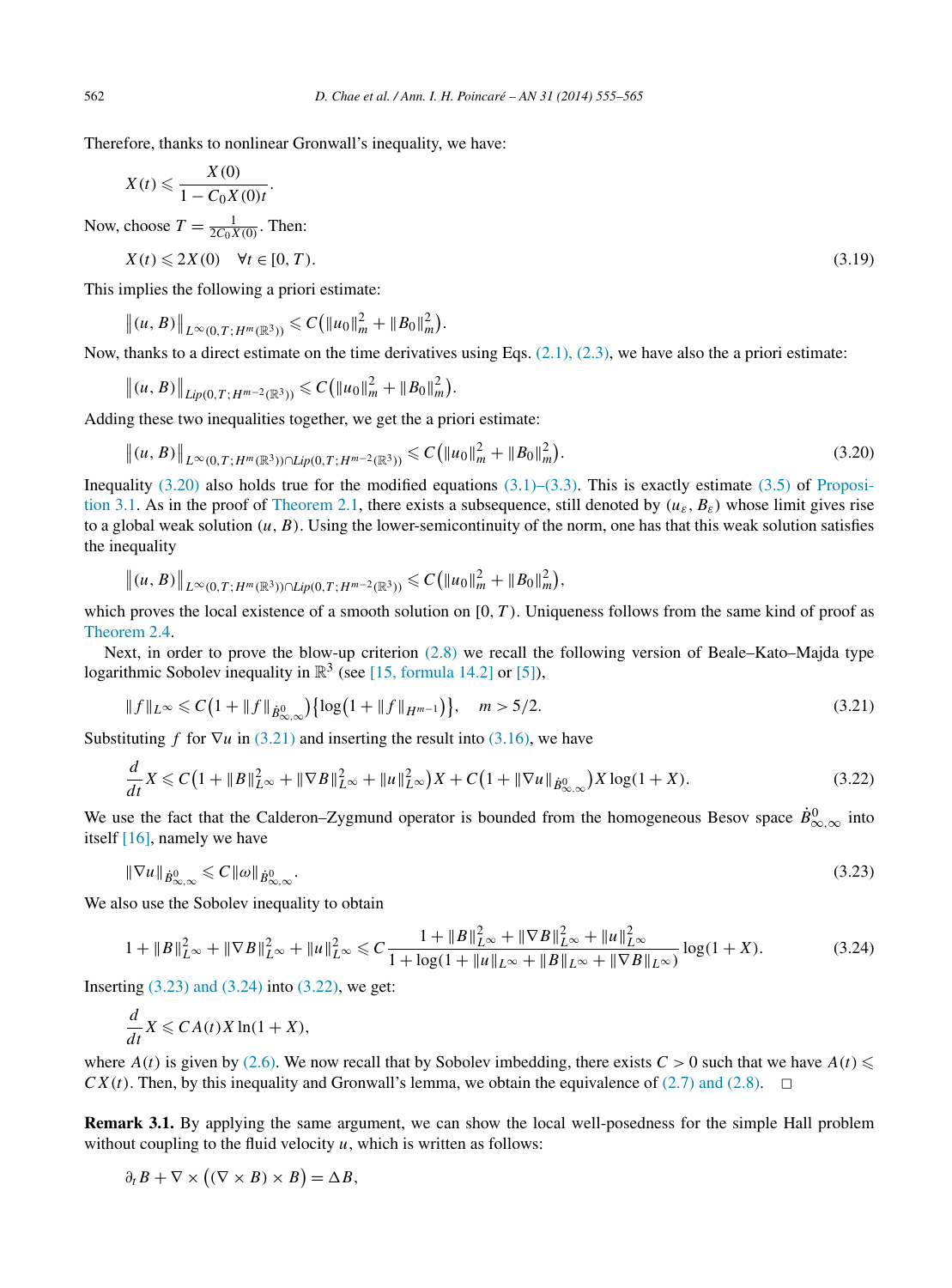<span id="page-8-0"></span>
$$
\partial_t B + \nabla \times ((\Lambda^{\alpha} \nabla \times B) \times B) = -\Lambda^{\beta} B,
$$

where  $\Lambda^{\alpha}$  is the fractional power of the Laplacian  $\Lambda^{\alpha} = (-\Delta)^{\alpha/2}$ , supplemented with an initial data  $B_0$ . With the same argument, we can show that if  $\beta \ge \alpha + 2$ ,  $\alpha \ge 0$ , then this generalized Hall problem is also locally well posed. When  $\beta < \alpha + 2$  it is an open problem to determine if this problem is well-posed or not.

**Proof of Theorem 2.3.** We use the inequality [\(3.7\),](#page-4-0) and estimate, using the Sobolev inequality,

$$
\frac{d}{dt}(\|B\|_{H^m}^2 + \|u\|_{H^m}^2) + 2\|\nabla B\|_{H^m}^2 + 2\nu\|\nabla u\|_{H^m}^2 \n\leq C\|B\|_{L^\infty}^2 + \|\nabla B\|_{L^\infty}^2 + \|u\|_{L^\infty}^2)(\|B\|_{H^m}^2 + \|u\|_{H^m}^2) \n+ C\|\nabla u\|_{L^\infty}\|\nabla u\|_{H^{m-1}}^2 + C\|\nabla B\|_{L^\infty} \|B\|_{H^m} \|\nabla u\|_{H^{m-1}} \n\leq C_1 (\|\nabla B\|_{H^m}^2 + \|\nabla u\|_{H^m}^2)(\|B\|_{H^m}^2 + \|u\|_{H^m}^2 + \|u\|_{H^m} + \|B\|_{H^m}).
$$
\n(3.25)

Therefore if

 $||B_0||^2_{H^m} + ||u_0||^2_{H^m} + \sqrt{||B_0||^2_{H^m} + ||u_0||^2_{H^m}} < \frac{\min\{1, 2\nu\}}{C}$  $\frac{C_1}{C_1}$ ,

then, by [Lemma 3.3,](#page-6-0) we have for any  $t > 0$ 

$$
\frac{d}{dt}(\|B(\cdot,t)\|_{H^m}^2 + \|u(\cdot,t)\|_{H^m}^2) \leq 0,
$$
\n(3.26)

and

$$
\|B(t)\|_{H^m}^2 + \|u(t)\|_{H^m}^2 \leq \|B_0\|_{H^m}^2 + \|u_0\|_{H^m}^2 \leq \frac{\min\{1, 2\nu\}}{C_1},
$$

for all  $t > 0$ . Hence the so obtained solution is global in time, which ends the proof.  $\Box$ 

**Proof of Theorem 2.4.** The proof of this theorem uses the same estimates as for the proof of [Theorem 2.2\(](#page-2-0)i) applied to  $u = u_1 - u_2$  and  $B = B_1 - B_2$ . The details are omitted.

**Proof of Theorem 2.5.** We first estimate the pressure in [\(2.9\).](#page-3-0) Taking the divergence of [\(2.9\),](#page-3-0) and using the identity,  $(\nabla \times B) \times B = -\nabla \frac{|B|^2}{2} + (B \cdot \nabla)B$ , we obtain

$$
\Delta\bigg(p+\frac{|B|^2}{2}\bigg)=-\sum_{j,k=1}^3\partial_j\partial_k(u_ju_k-B_jB_k),
$$

from which we have the representation formula of the pressure, using the Riesz transforms in  $\mathbb{R}^3$ .

$$
p = \sum_{j,k=1}^{3} R_j R_j (u_j u_k - B_j B_k) - \frac{|B|^2}{2}.
$$
\n(3.27)

By the Calderon–Zygmund inequality, one has

$$
||p||_{L^{q}} \leq C||u||_{L^{2q}}^{2} + C||B||_{L^{2q}}^{2}, \quad 1 < q < \infty,
$$
\n(3.28)

if *u*,  $B \in L^{2q}(\mathbb{R}^3)$ . Let  $\sigma_R$  be the standard cut-off function defined as follows. Consider  $\sigma \in C_0^{\infty}(\mathbb{R}^N)$  such that

$$
\sigma(|x|) = \begin{cases} 1 & \text{if } |x| < 1, \\ 0 & \text{if } |x| > 2, \end{cases}
$$

and  $0 \le \sigma(x) \le 1$  for  $1 < |x| < 2$ . Then, for each  $R > 0$ , let us define

$$
\sigma\left(\frac{|x|}{R}\right) := \sigma_R(|x|) \in C_0^{\infty}(\mathbb{R}^N).
$$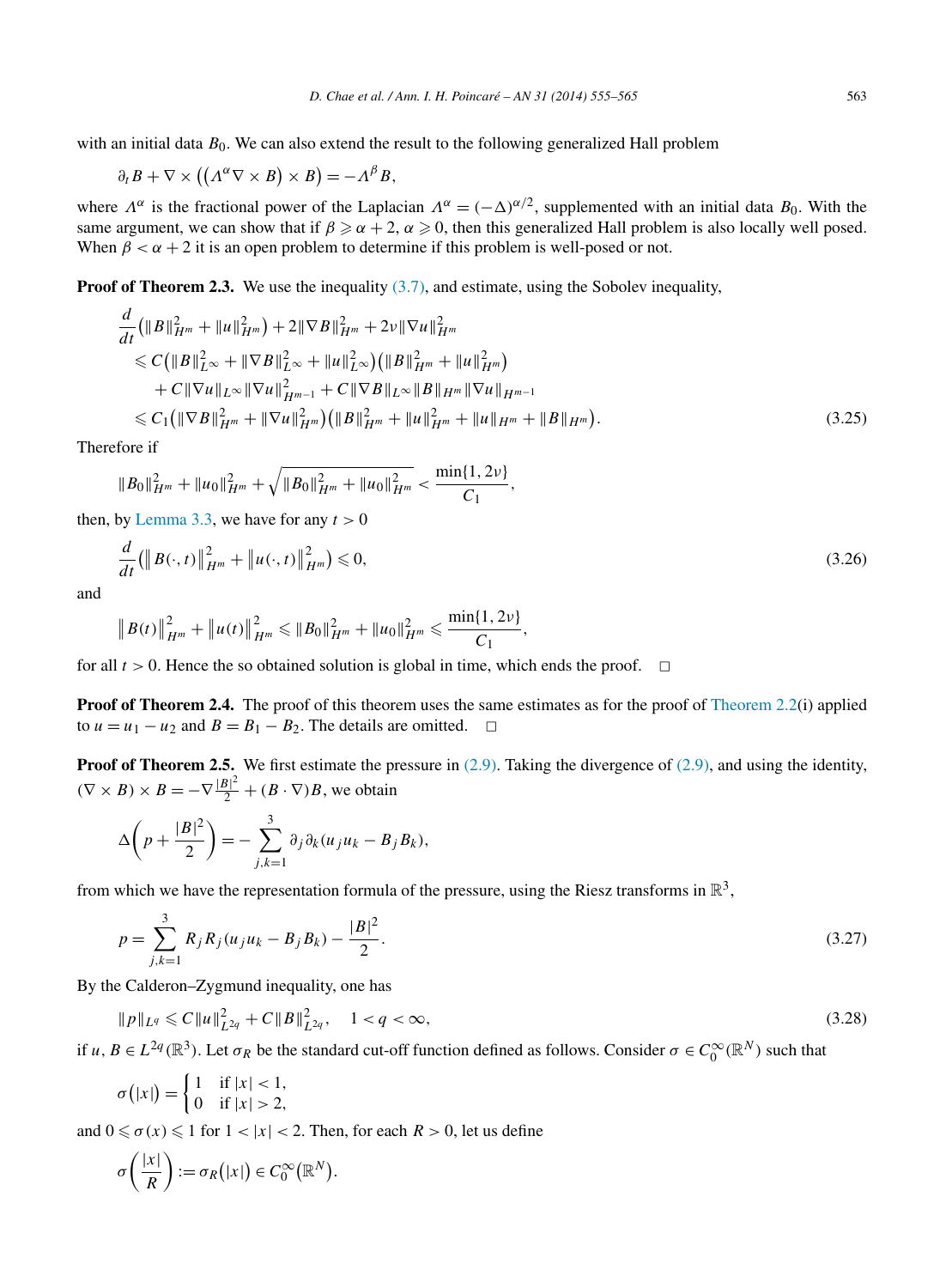<span id="page-9-0"></span>We take the inner product of Eq. [\(2.9\)](#page-3-0) with  $u\sigma_R$  and the inner product of Eq. [\(2.11\)](#page-3-0) with  $B\sigma_R$ , add the result together and integrate over  $\mathbb{R}^3$ . After integration by parts, we have

$$
\nu \int_{\mathbb{R}^3} |\nabla u|^2 \sigma_R dx + \int_{\mathbb{R}^3} |\nabla B|^2 \sigma_R dx = \frac{1}{2} \int_{\mathbb{R}^3} |u|^2 (u \cdot \nabla) \sigma_R dx + \int_{\mathbb{R}^3} p(u \cdot \nabla) \sigma_R dx
$$

$$
- \int_{\mathbb{R}^3} u \times B \cdot \nabla \sigma_R \times B dx + \int_{\mathbb{R}^3} (\nabla \times B) \times B \cdot \nabla \sigma_R \times B dx
$$

$$
+ \frac{\nu}{2} \int_{\mathbb{R}^3} |u|^2 \Delta \sigma_R dx + \frac{1}{2} \int_{\mathbb{R}^3} |B|^2 \Delta \sigma_R dx
$$

$$
:= I_1 + \dots + I_6.
$$
(3.29)

We have the following estimates,

$$
|I_1| \leq \int_{\{R \leq |x| \leq 2R\}} |u|^3 |\nabla \sigma_R| dx
$$
  
\n
$$
\leq \frac{1}{2R} \|\nabla \sigma\|_{L^\infty} \bigg( \int_{\{R \leq |x| \leq 2R\}} |u|^{\frac{9}{2}} dx \bigg)^{\frac{2}{3}} \bigg( \int_{\{R \leq |x| \leq 2R\}} dx \bigg)^{\frac{1}{3}}
$$
  
\n
$$
\leq C \|u\|_{L^{\frac{9}{2}}(R \leq |x| \leq 2R)}^3 \to 0 \text{ as } R \to \infty.
$$

Using the estimate [\(3.28\),](#page-8-0) one has

$$
|I_{2}| \leq \int_{\{R \leq |x| \leq 2R\}} |p||u|| \nabla \sigma_{R}| dx
$$
  
\n
$$
\leq \frac{1}{R} \|\nabla \sigma\|_{L^{\infty}} \left( \int_{\mathbb{R}^{3}} |p|^{2} dx \right)^{\frac{4}{9}} \left( \int_{\{R \leq |x| \leq 2R\}} |u|^{2} dx \right)^{\frac{2}{9}} \left( \int_{\{R \leq |x| \leq 2R\}} dx \right)^{\frac{1}{3}}
$$
  
\n
$$
\leq C \left( \|u\|_{L^{2}}^{2} + \|B\|_{L^{2}}^{2} \right) \|u\|_{L^{2}(R \leq |x| \leq 2R)} \to 0 \text{ as } R \to \infty,
$$
  
\n
$$
|I_{3}| \leq \int_{\{R \leq |x| \leq 2R\}} |u||B|^{2} |\nabla \sigma| dx
$$
  
\n
$$
\leq \frac{1}{R} \|\nabla \sigma\|_{L^{\infty}} \left( \int_{\mathbb{R}^{3}} |u|^{2} dx \right)^{\frac{2}{9}} \left( \int_{\mathbb{R}^{3}} |B|^{2} dx \right)^{\frac{4}{9}} \left( \int_{\{R \leq |x| \leq 2R\}} dx \right)^{\frac{1}{3}}
$$
  
\n
$$
\leq C \|B\|_{L^{2}}^{2} \|u\|_{L^{2}(R \leq |x| \leq 2R)} \to 0 \text{ as } R \to \infty,
$$
  
\n
$$
|I_{4}| \leq \int_{\{R \leq |x| \leq 2R\}} |\nabla B||B|^{2} |\nabla \sigma| dx
$$
  
\n
$$
\leq \frac{1}{R} \|\nabla \sigma\|_{L^{\infty}} \|B\|_{L^{\infty}} \|\nabla B\|_{L^{2}} \left( \int_{\{R \leq |x| \leq 2R\}} |B|^{6} dx \right)^{\frac{1}{6}} \left( \int_{\{R \leq |x| \leq 2R\}} dx \right)^{\frac{1}{3}}
$$
  
\n
$$
\leq C \|B\|_{L^{\infty}} \|\nabla B\|_{L^{2}} \|B\
$$

since  $||B||_{L^6} \le C ||\nabla B||_{L^2} < \infty$  by the Sobolev embedding. Then,